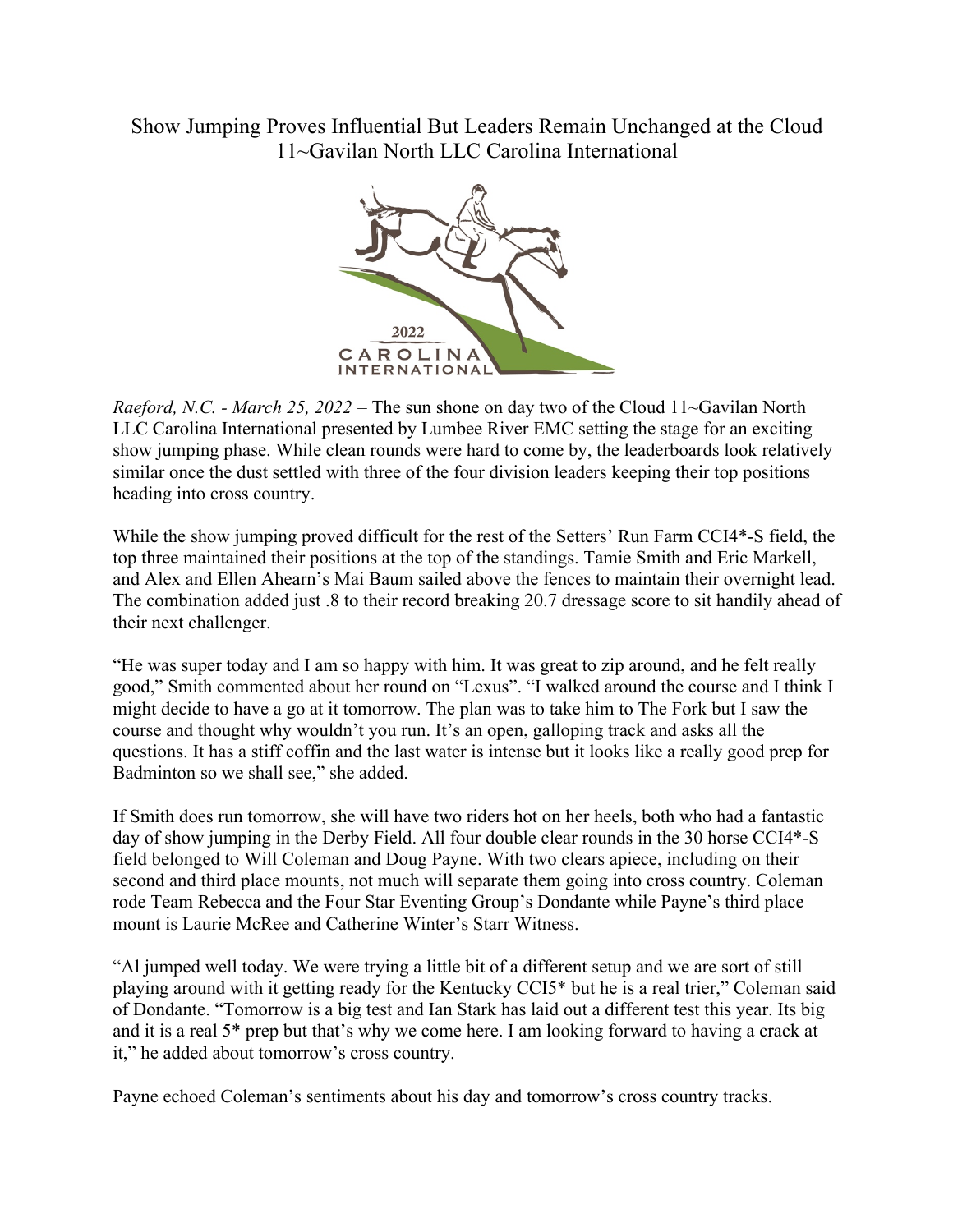"Today I thought the course was really well designed and built. I was certainly appreciative that the ground jury stuck to the snug time allowed as it's a good preparation for other events this spring. The horses jumped well and I was really happy with all of them. It was a big atmosphere for them to jump in but that is why we are here," he said. Adding, "I think tomorrow's course looks great. Ian Stark has changed up the track and it's nice to have something a bit different. He does a good job preparing them for the bigger three days to come. The ground is excellent and I am looking forward to it."

The top 10 in The Cordelia Family Foundation CCI3\*-S remain unchanged after show jumping with everyone jumping clear including overnight leaders Caroline Martin on her own and Sherie Martin's eight-year-old Redfield Champion. They will leave the startbox last tomorrow on their dressage score of 27 but are followed closely by Holly Payne Caravella and CharmKing LLC's CharmKing on their score of 28.8. The top 10 are separated by less than 15 seconds of cross country time to make for an exciting finale.

"I was really pleased with all of my horses today and their efforts in the show jumping phase. I have been taking lessons with my longtime show jumping coaches, Anne Kursinski, Kim Perlman, and Erik Duvander, who have really helped me develop the horses and get them stronger at the level. It was great to be able to carry everything we have been working on at home to the warm up and then into the ring," Martin explained about her rides today. "I think the cross country courses look strong yet fair. The ground is perfect, and the team here has done an incredible job so I am looking forward to having a crack at it tomorrow."

The Breezeway Sporthorse and Diagnostic Clinic and Friendship Mobile Veterinary Imaging and Sports Medicine CCI2\*-S also saw little change at the top of the leaderboard with Dom Schramm and the Quadrocana Syndicate's Quadrocana continuing to lead on their 25.2 dressage score.

"Quodrocana was incredible today and I think she is the best horse in the United States with really great owners as well," Schramm gushed about his horse. "The course for tomorrow looks good and educational. I like them to be able to answer these questions in preparation for long formats later in the season and I think the way they have changed the flow of the course really encourages them to get in a good rhythm. I was looking for something that was going to really boost her confidence and it is very much true to the level," he added about tomorrow's cross country test.

Looking to the remainder of the top three in the CCI2\*-S, Elinor O'Neal and Sally Cox's Koraline and Martin and her own Galwaybay Redfield HSH Connor swapped places after Koraline had an unfortunate rail to leave Martin sitting in second overnight and O'Neal third heading into cross country.

The show jumping in the CCI1\*-S proved most influential with Olivia Coolidge taking over the lead with her own Bold Impression after posting a double clear round.

"This is our first FEI, and my horse was amazing today. It was super fun and a big atmosphere, but my horse really showed up. He jumped the moon for me, and it was such a good feeling.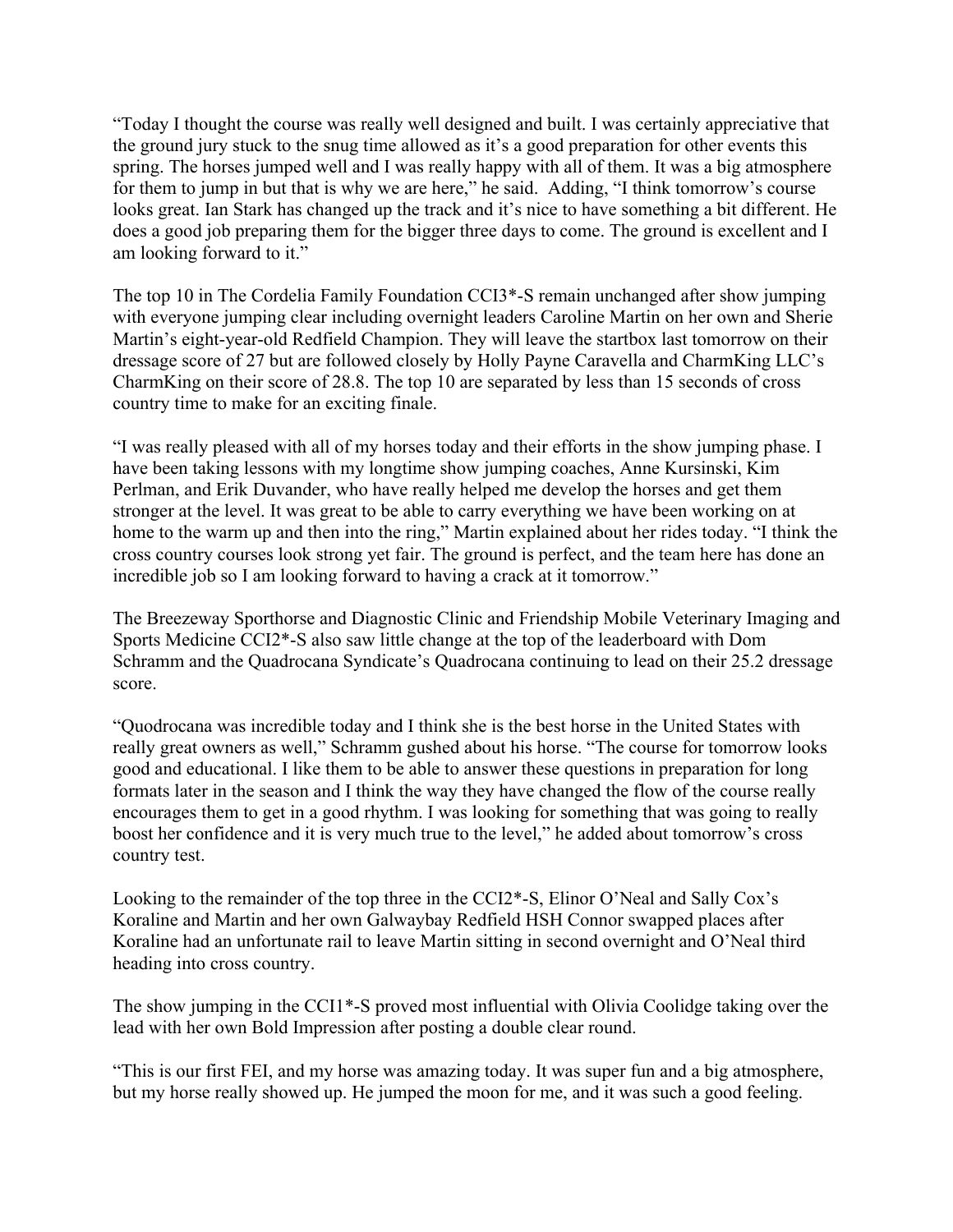Andrew McConnon has been helping us and his guidance has been so helpful," Coolidge detailed about her round. "Tomorrow's course is pretty open and there are a lot of good questions and lots of galloping so it should be fun," she added.

The CCI3\*-S competitors head out on cross country at 9:15 a.m. Saturday, and the CCI4\*-S is set to begin at 11:20 a.m. The CCI2\*-S will set out at 2:10 p.m. with the CCI1\*-S wrapping up the day at 3:25 p.m..

The divisions will run in reverse order of standing guaranteeing a thrilling finale. Carolina International is also hosting Training through Advanced level horse trial divisions, which got underway Friday with dressage and continue the competition Saturday over fences.

Click here for live scoring.

Working round the clock since the event ended last year, the staff of the Carolina Horse Park has been building, developing, and managing the grounds with this event in mind. With the addition of a newly built competitor tower and several exciting changes on the cross-country course as well as the addition of the CCI1\*-S division, this year's event is set to be the best yet. Knowlbrook Farms has also been crucial in land management developing the galloping lanes and providing extensive tree removal to ensure each and every course at the Carolina International has world-class ground.

Horse and Country TV is the official live streaming partner of Carolina International. In addition to providing live streaming coverage of every rider in the Setters' Run Farm CCI4\*-S, Horse and Country is also offering live and on demand coverage of jumping phases for all international competitors. Visit https://horseandcountry.tv/en-us/ for more information.

Brant Gamma Photography is the official photographer for this weekend's competition. Brant and her team will be on site all weekend to cover all the action. Riders can visit their tent located behind Barn A to purchase photos.

For more information about the event, visit https://carolinainternationalcci.com/.

## **About Carolina International:**

The Carolina International Organizing Committee was formed to build a world class eventing competition in the Sandhills of North Carolina. Leveraging local and national expertise and leadership, we will deliver an outstanding weekend of horse sport and entertainment for riders, owners, grooms, spectators, patrons and sponsors alike.

For media inquiries, please contact the Media Coordinator: Mikaela Kantorowski, mikaela.kantorowski@gmail.com, 910-728-2180.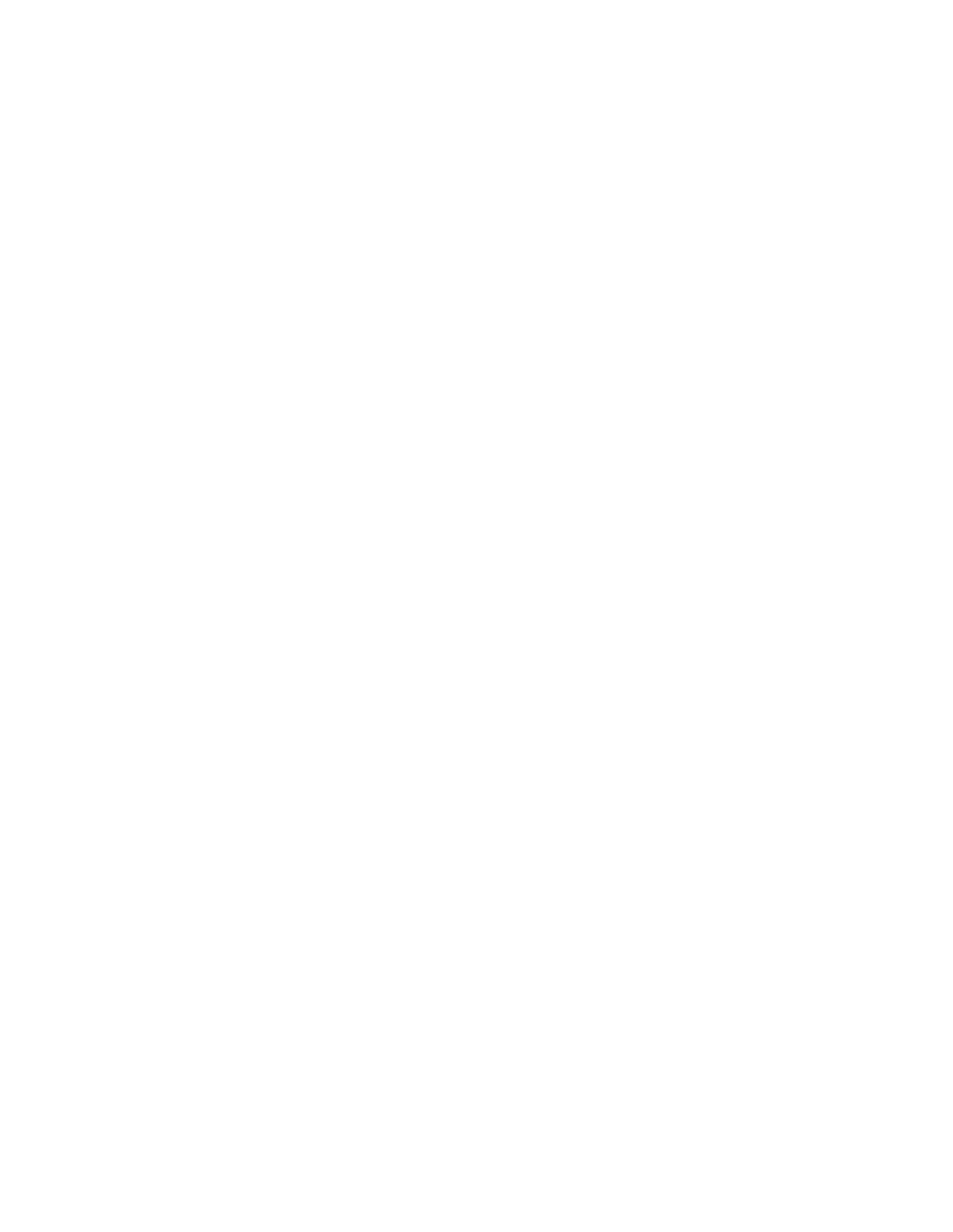